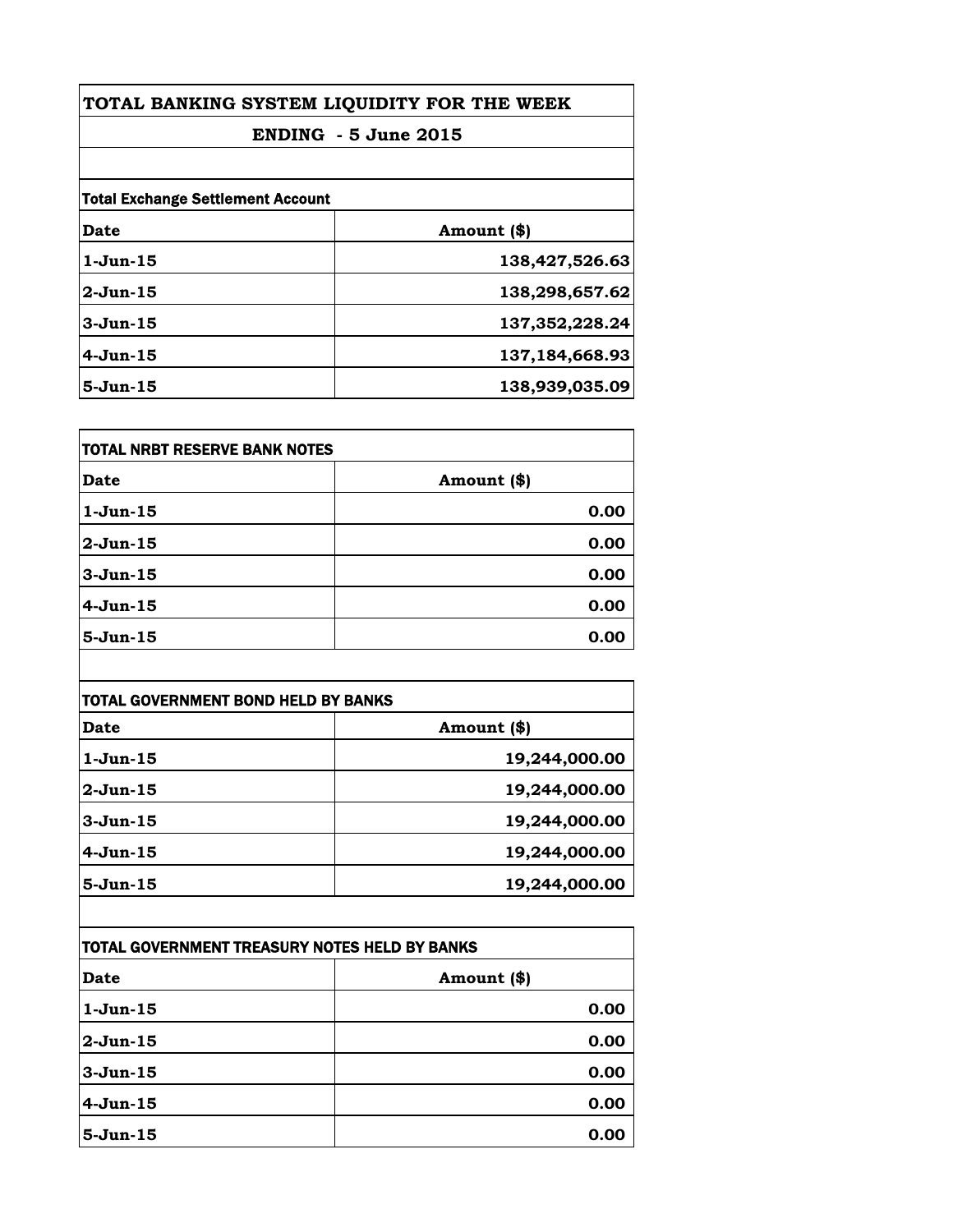| TOTAL BANKING SYSTEM LIQUIDITY FOR THE WEEK |                |
|---------------------------------------------|----------------|
| <b>ENDING - 12 June 2015</b>                |                |
|                                             |                |
| Date                                        | Amount (\$)    |
| $9-Jun-15$                                  | 140,283,765.09 |
| $10-Jun-15$                                 | 139,647,300.82 |
| $11-Jun-15$                                 | 140,209,758.62 |
| $12$ -Jun- $15$                             | 140,836,187.81 |

| TOTAL NRBT RESERVE BANK NOTES |             |
|-------------------------------|-------------|
| <b>Date</b>                   | Amount (\$) |
| 9-Jun-15                      | 0.00        |
| 10-Jun-15                     | 0.00        |
| 11-Jun-15                     | 0.00        |
| 12-Jun-15                     | 0.00        |

| TOTAL GOVERNMENT BOND HELD BY BANKS |               |
|-------------------------------------|---------------|
| <b>Date</b>                         | Amount (\$)   |
| $9-Jun-15$                          | 19,244,000.00 |
| $10-Jun-15$                         | 19,244,000.00 |
| $11-Jun-15$                         | 19,244,000.00 |
| $12$ -Jun- $15$                     | 19,244,000.00 |

| ITOTAL GOVERNMENT TREASURY NOTES HELD BY BANKS |             |
|------------------------------------------------|-------------|
| <b>Date</b>                                    | Amount (\$) |
| $9-Jun-15$                                     | 0.00        |
| $10-Jun-15$                                    | 0.00        |
| $11-Jun-15$                                    | 0.00        |
| $12$ -Jun-15                                   | 0.00        |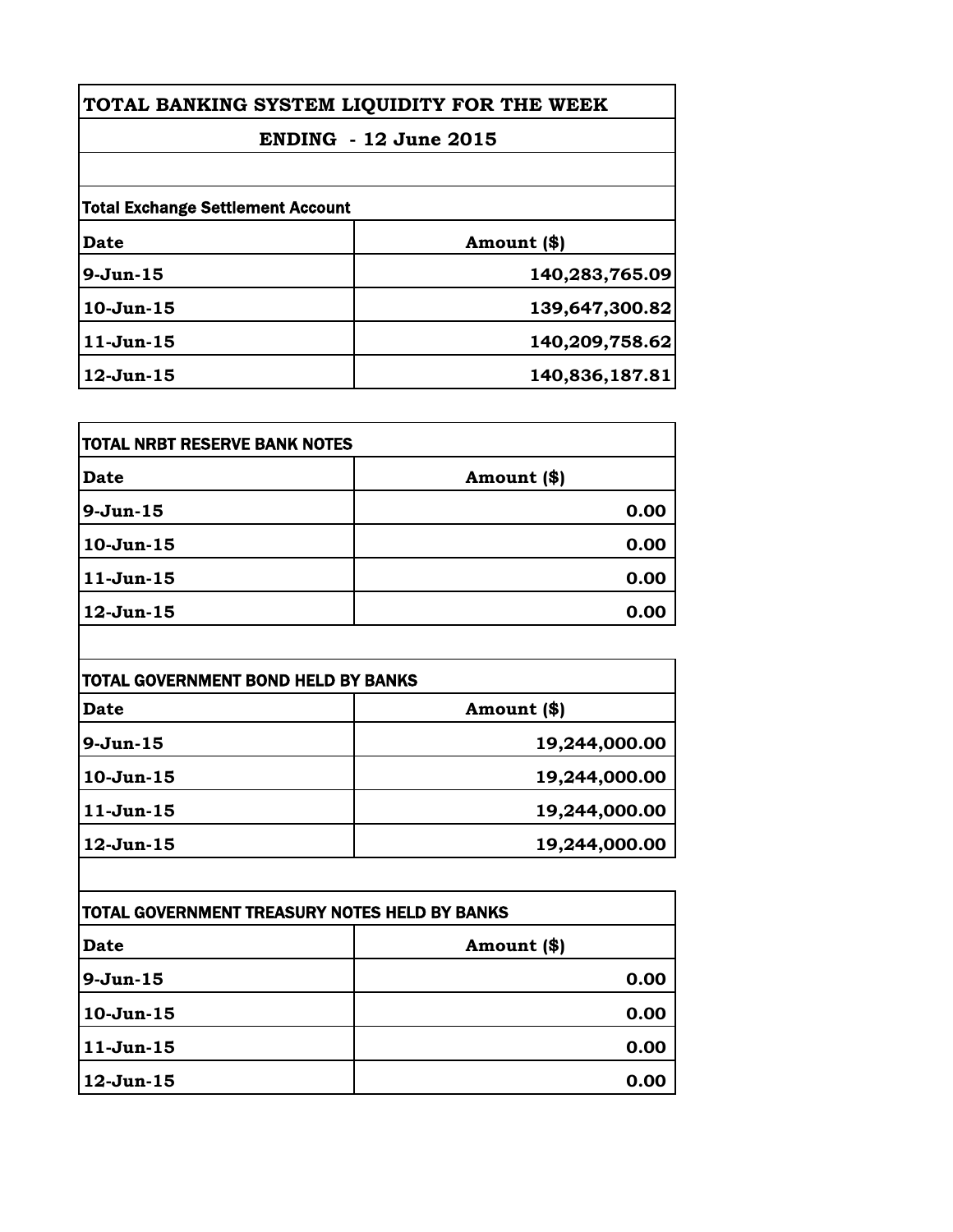| TOTAL BANKING SYSTEM LIQUIDITY FOR THE WEEK<br><b>ENDING - 19 June 2015</b> |                   |                                          |             |
|-----------------------------------------------------------------------------|-------------------|------------------------------------------|-------------|
|                                                                             |                   | <b>Total Exchange Settlement Account</b> |             |
|                                                                             |                   | Date                                     | Amount (\$) |
| $15$ -Jun $-15$                                                             | 144, 151, 154. 23 |                                          |             |
| $16$ -Jun- $15$                                                             | 146,383,696.70    |                                          |             |
| $17-Jun-15$                                                                 | 145,401,997.12    |                                          |             |
| $18$ -Jun $-15$                                                             | 140,606,836.68    |                                          |             |
| $19$ -Jun $-15$                                                             | 140,913,844.18    |                                          |             |

| <b>TOTAL NRBT RESERVE BANK NOTES</b> |             |
|--------------------------------------|-------------|
| Date                                 | Amount (\$) |
| $15$ -Jun $-15$                      | 0.00        |
| $16$ -Jun- $15$                      | 0.00        |
| $17 - Jun-15$                        | 0.00        |
| $18 - Jun-15$                        | 0.00        |
| $19$ -Jun $-15$                      | 0.00        |

| <b>TOTAL GOVERNMENT BOND HELD BY BANKS</b> |               |
|--------------------------------------------|---------------|
| Date                                       | Amount (\$)   |
| $15$ -Jun $-15$                            | 19,244,000.00 |
| $16$ -Jun $-15$                            | 19,244,000.00 |
| 17-Jun-15                                  | 19,244,000.00 |
| $18$ -Jun $-15$                            | 19,244,000.00 |
| $19$ -Jun $-15$                            | 19,244,000.00 |

| TOTAL GOVERNMENT TREASURY NOTES HELD BY BANKS |               |
|-----------------------------------------------|---------------|
| <b>Date</b>                                   | Amount $(\$)$ |
| 15-Jun-15                                     | 0.00          |
| $16$ -Jun- $15$                               | 0.00          |
| $17 - Jun-15$                                 | 0.00          |
| $18 - Jun-15$                                 | 0.00          |
| $19$ -Jun $-15$                               | 0.00          |